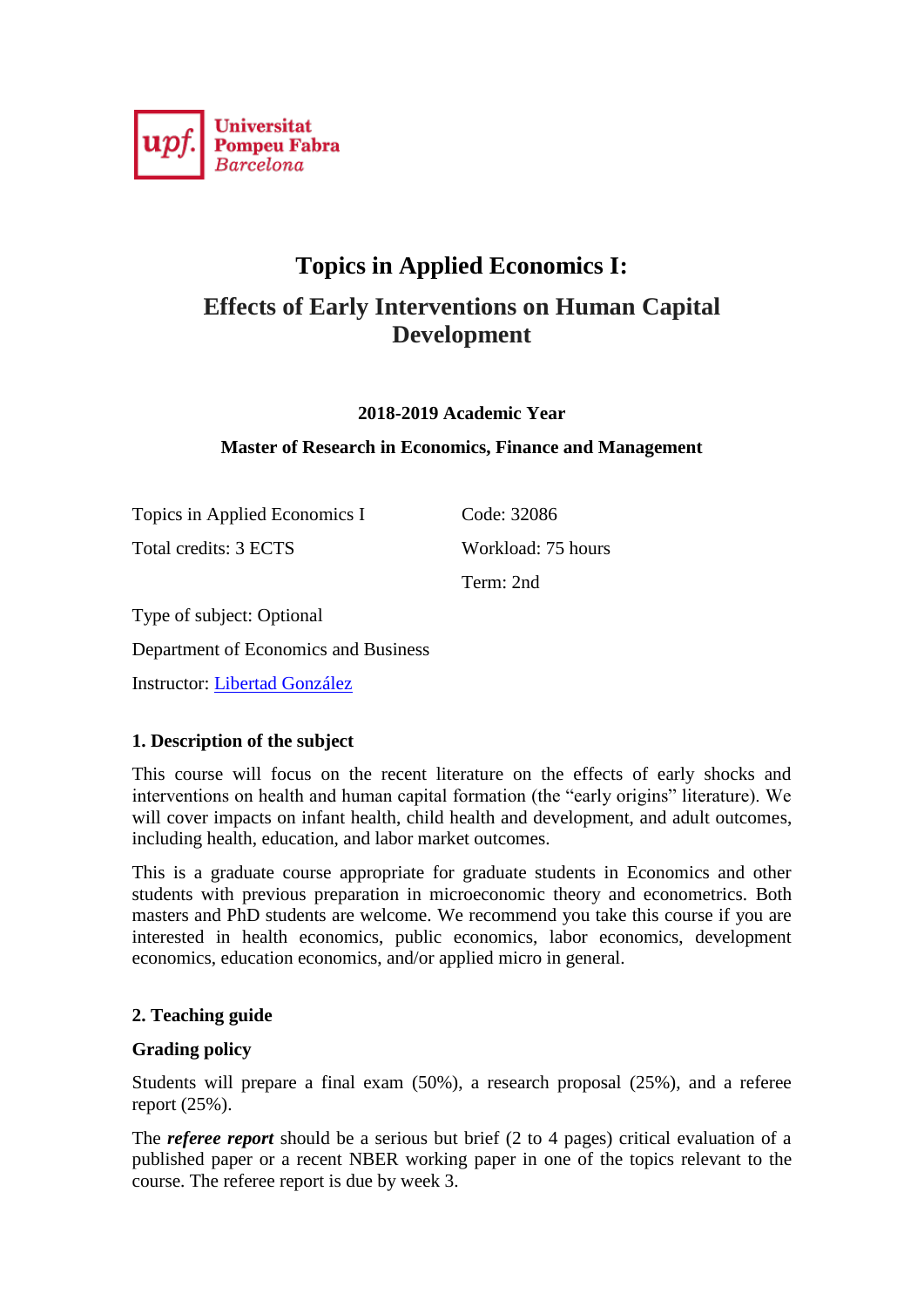A brief summary (no more than one page) of the *research proposal* should be turned in by the end of week 3. Students are expected to meet with or email Prof. González to discuss proposal topics before that date. Projects can be single-authored or include up to three students. There will be in-class presentations of the projects, and the term paper (1 to 5 pages, all included) is due at the end of the quarter.

The *final exam* will take place during the exam period.

# **Presentations**

The project presentations will mirror a conference session. Each presenter or group will have about 15 minutes to present their proposal, which will be followed by a discussion by a different student (5 min.) and a few minutes for general questions and discussion. You will be evaluated on both your presentation and your discussion.

# **Topics and reading list**

The last week of classes will be devoted to project presentations.

# **1. Introduction** (Lecture 1)

\*Almond, D. and Currie, J. (2011a) Killing Me Softly: The Fetal Origins Hypothesis. *Journal of Economic Perspectives*, 25(3): 153-172.

Almond, D. and Currie, J. (2011b) Human Capital before Age Five. In the *Handbook of Labor Economics*, edited by Ashenfelter, O. and Card, D. Vol. 4 (Chapter 15): 1315- 1486.

\*Almond, D., Currie, J., and Duque, V. (2017) Childhood Circumstances and Adult Outcomes: Act II. Forthcoming, *Journal of Economic Literature*.

Cunha, F. and Heckman, J.J. (2008) Formulating, Identifying and Estimating the Technology of Cognitive and Noncognitive Skill Formation. *Journal of Human Resources*, 43(4): 738-782.

Cunha, F., Heckman, J.J., and Schennach, S.M. (2010) Estimating the Technology of Cognitive and Noncognitive Skill Formation. *Econometrica,* 78(3): 883–931.

Currie J. (2009) Healthy, Wealthy, and Wise: Socioeconomic Status, Poor Health in Childhood, and Human Capital Development*. Journal of Economic Literature*, 47(1): 87-122.

# **2. Cash and near-cash transfers** (Lectures 2-3)

Akee, R., W. Copeland, E. J. Costello and E. Simeonova (2018) How Does Household Income Affect Child Personality Traits and Behaviors? *American Economic Review*

Almond, D., Hoynes, H., and Schanzenbach, D. (2011) Inside the War on Poverty: The Impact of Food Stamps on Birth Outcomes. *Review of Economics and Statistics*, XCIII (2): 387-402.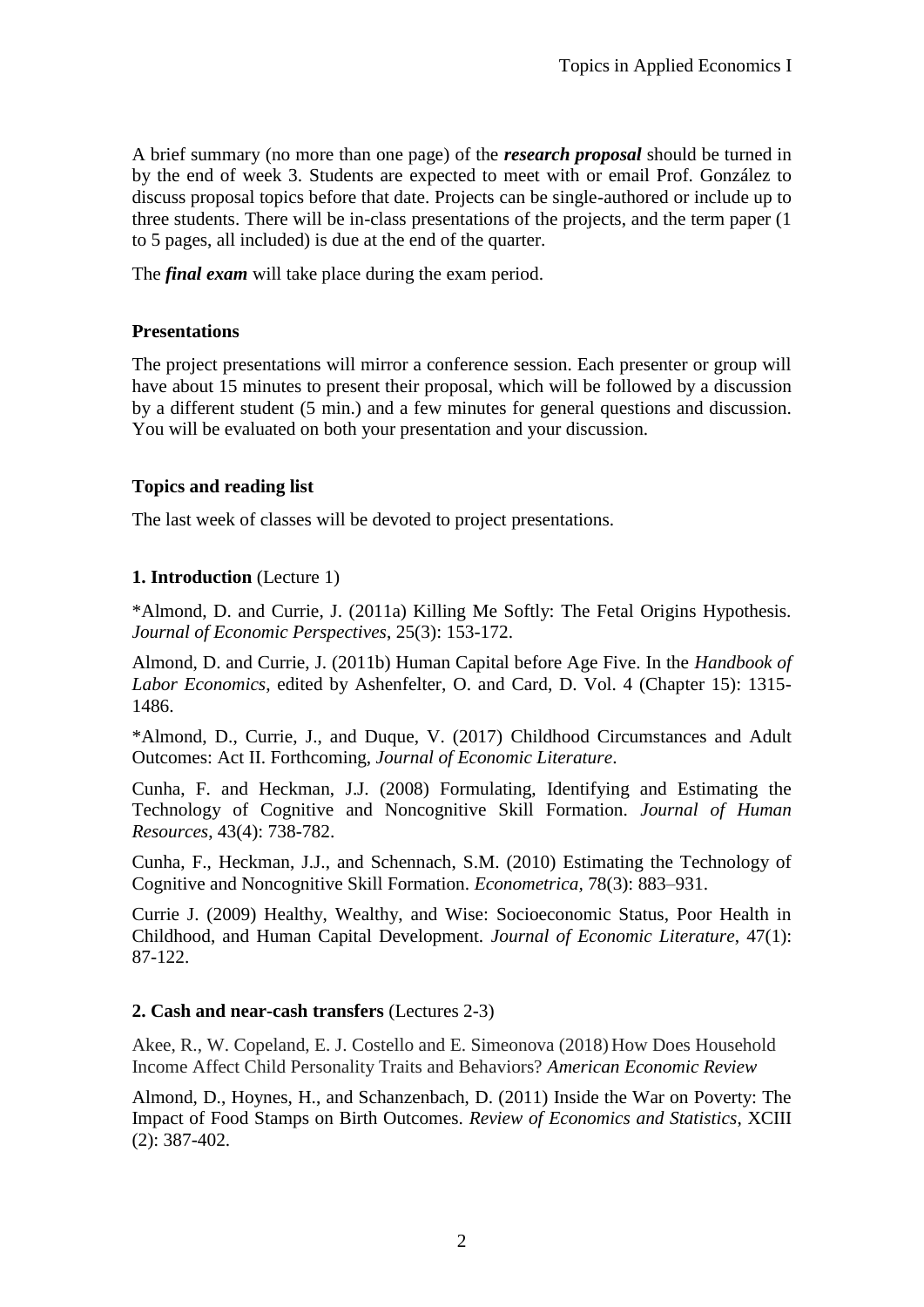Baker, Gruber & Milligan (2008) Universal Child Care, Maternal Labor Supply, and Family Well‐Being. *Journal of Political Economy* 116(4): 709-745.

\*Dahl, G. and Lochner, L. (2012) The Impact of Family Income on Child Achievement: Evidence from the Earned Income Tax Credit. *American Economic Review*, 102(5): 1927-1956.

Hoynes, H, Miller, D., and Simon, D. (2015) Income, the Earned Income Tax Credit, and Infant Health. *American Economic Journal: Economic Policy*, 7(1): 172–211.

\*Hoynes, H., Schanzenbach, D., and Almond, D. (2016) Long Run Impacts of Childhood Access to the Safety Net. *American Economic Review*, 106(4): 903-934

Milligan, K. and Stabile, M. (2011) Do Child Tax Benefits Affect the Well-Being of Children? Evidence from Canadian Child Benefit Expansions. *American Economic Journal: Economic Policy*, 3(3): 175-205.

### **3. Parental leave policies** (Lecture 4-5)

Baker, M. and Milligan, K. (2015) Maternity Leave and Children's Cognitive and Behavioral Development. *Journal of Population Economics*, 28(2): 373-391.

Bartel A., Rossin-Slater M., Ruhm C., Stearns J., and Waldfogel J. (2015) Paid Family Leave, Fathers' Leave-Taking, and Leave-Sharing in Dual-Earner Households. *NBER Working paper* 21747

Black, S., Devereux, P., Løken, K.V., and Salvanes, K. (2014) Care or Cash? The Effect of Child Care Subsidies on Student Performance. *Review of Economics and Statistics*, 96(5): 824-837.

\*Carneiro, P., Løken, K.V., and Salvanes, K. (2015) A Flying Start? Long Term Consequences of Time Investments in Children during their First Year of Life. *Journal of Political Economy*, 123: 365-412.

Dahl, G., Løken, K.V., Mogstad, M., and Salvanes, K. (2016) What is the Case for Paid Maternity Leave? *Review of Economics and Statistics*, 98(4): 655-670.

Danzer, N., and Lavy, V. (2017) Paid Parental Leave and Children's Schooling Outcomes. Forthcoming at *The Economic Journal.*

Ekberg J., Eriksson R., and Friebel G. (2013) Parental Leave- A policy evaluation of the Swedish "Daddy-Month" reform, *Journal of Public Economics,* 97: 131-143.

Huebener, M., Daniel Kuehnle, and Katharina Spiess (2017) "Paid parental leave and child development: Evidence from the 2007 German parental benefit reform and administrative data."

Olivetti C., and Petrongolo B. (2017) The Economic Consequences of Family Policies: Lessons from a Century of Legislation in High-Income Countries, *Journal of Economic Perspectives* 31(1): 205-230.

Patnaik A. (2016) Reserving Time for Daddy: The Short and Long-Run Consequences of Fathers' Quotas. Unpublished paper.

\*Rossin-Slater, Maya. 2017. Maternity and Family Leave Policy. NBER Working Paper No. 23069.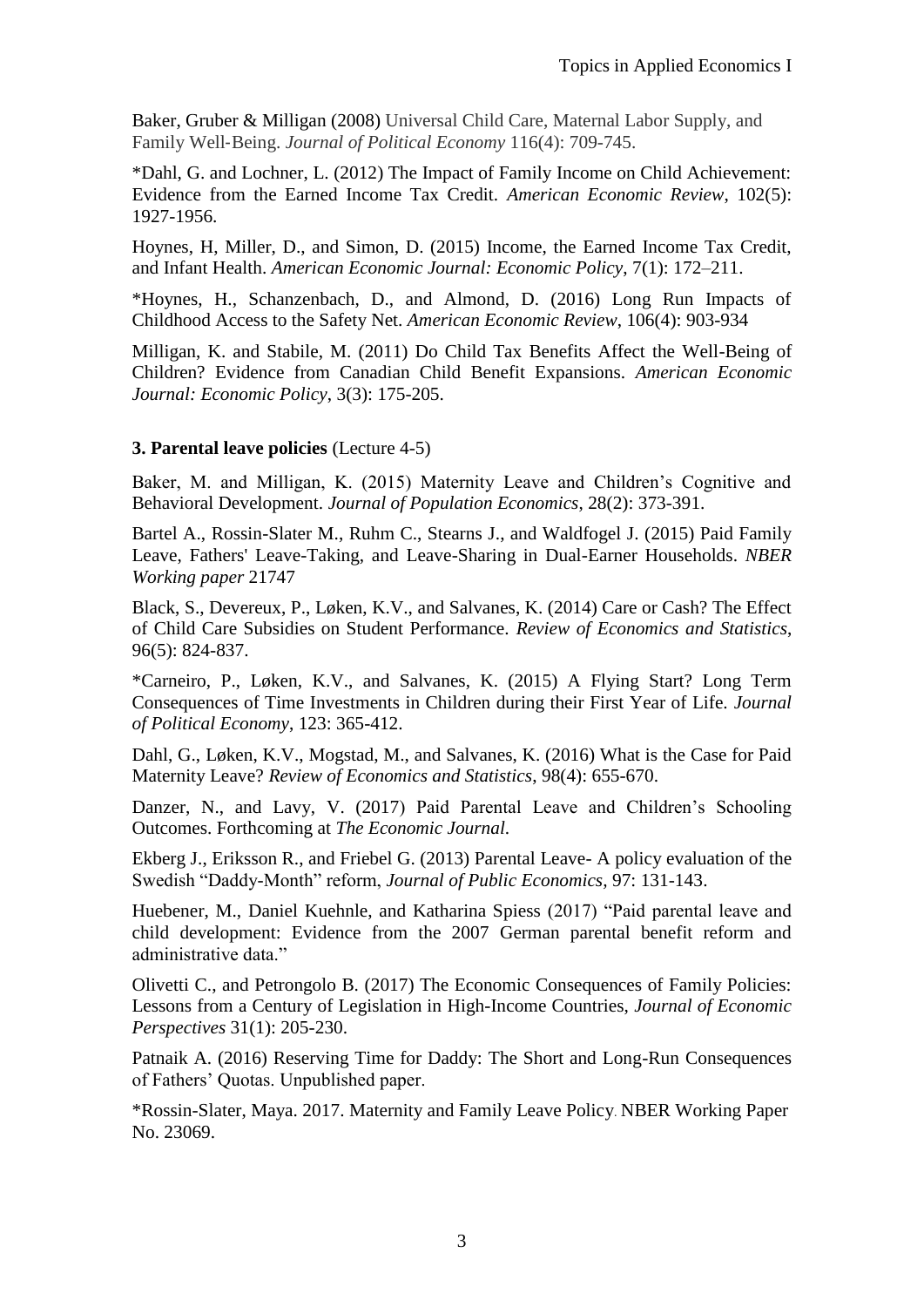# **4. Medical interventions surrounding birth** (Lecture 6)

\*Borra, C., L. González, and A. Sevilla (2017) "The Impact of Scheduling Birth Early on Infant Health" *Journal of the European Economic Association*, forthcoming.

Boyle, E. M., Poulsen, G., Field, D. J., Kurinczuk, J. J., Wolke, D., Alfirevic, Z., & Quigley, M. A. (2012). Effects of gestational age at birth on health outcomes at 3 and 5 years of age: population based cohort study. *BMJ*, *344*, e896.

\*Buckles, K., & Guldi, M. (2017). Worth the Wait? The Effect of Early Term Birth on Maternal and Infant Health. *Journal of Policy Analysis and Management.* 36(4): 748- 772.

Clark, S. L., Miller, D. D., Belfort, M. A., Dildy, G. A., Frye, D. K., & Meyers, J. A. (2009). Neonatal and maternal outcomes associated with elective term delivery. *American journal of obstetrics and gynecology*, *200*(2), 156-e1.

Corman, Hope, Dhaval M. Dave, and Nancy E. Reichman (2017). Evolution of the Infant Health Production Function. NBER Working Paper #24131.

Johanson R., Newburn M., and Macfarlane A. (2002), Has the medicalization of childbirth gone too far? *BMJ,* 324(7342): 892-895.

MacKay, D. F., Smith, G. C., Dobbie, R., & Pell, J. P. (2010) Gestational age at delivery and special educational need: retrospective cohort study of 407,503 schoolchildren. *PLoS Med*, *7*(6), e1000289.

Madar J., Richmond S., and Hey E. (1999) Surfactant-deficient respiratory distress after elective delivery at "term". *Acta Paediatr*, 88:1244–8.

\*Schulkind, L., & Shapiro, T. M. (2014). What a difference a day makes: quantifying the effects of birth timing manipulation on infant health. *Journal of health economics*, *33*, 139-158.

# **5. Family planning** (Lecture 7)

Angrist, Joshua, Victor Lavy and Analia Schlosser (2010) "Multiple Experiments for the Causal Link between the Quantity and Quality of Children.**"** *Journal of Labor Economics*, 28(4), pp. 773-824.

\*Doepke M. (2015) Gary Becker on the Quantity and Quality of Children, *Journal of Demographic Economics,* 81(1): 59-66.

Levine, P. B., & Staiger, D. (2004). Abortion policy and fertility outcomes: the Eastern European experience. *The Journal of Law and Economics*, *47*(1), 223-243.

\*Pop-Eleches, C. (2006). The impact of an abortion ban on socioeconomic outcomes of children: Evidence from Romania. *Journal of Political Economy*, *114*(4), 744-773.

\*Pop-Eleches, C. (2010). The supply of birth control methods, education, and fertility evidence from Romania. *Journal of Human Resources*, *45*(4), 971-997.

# **6. Effects of other income shocks** (Lecture 8)

Adda, Jerome, and Yarine Fawaz (2017). The Health Toll of Import Competition. Manuscript, presented at ASSA meetings (Philadelphia).